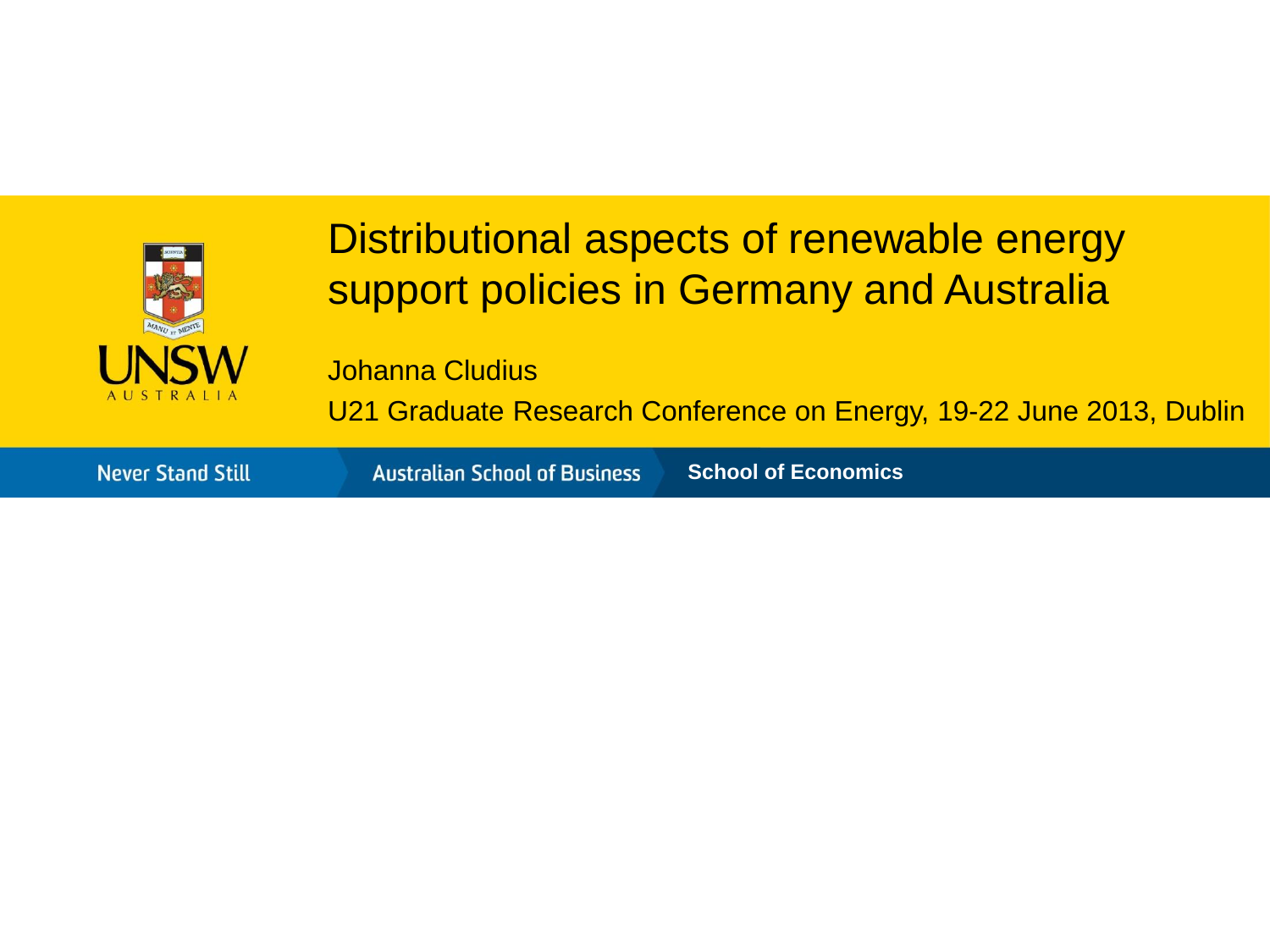# Gross electricity generation by renewables



*Source: AG Energiebilanzen (2013*) *Source: BREE (2012)*

- **Fixed feed-in tariff: "German Renewable Energy Support Act (EEG)"**
	- $\triangleright$  At least 35% renewables in 2020 (80% by 2050)
	- 2012: 22% renewables (7% wind, 5% PV)



- **Renewable quota: "Renewable Energy Target (RET)"**
	- At least 20% renewables in 2020
	- $\geq$  2010-11: 10% renewables (mainly hydro (7%), wind and PV growing rapidly)

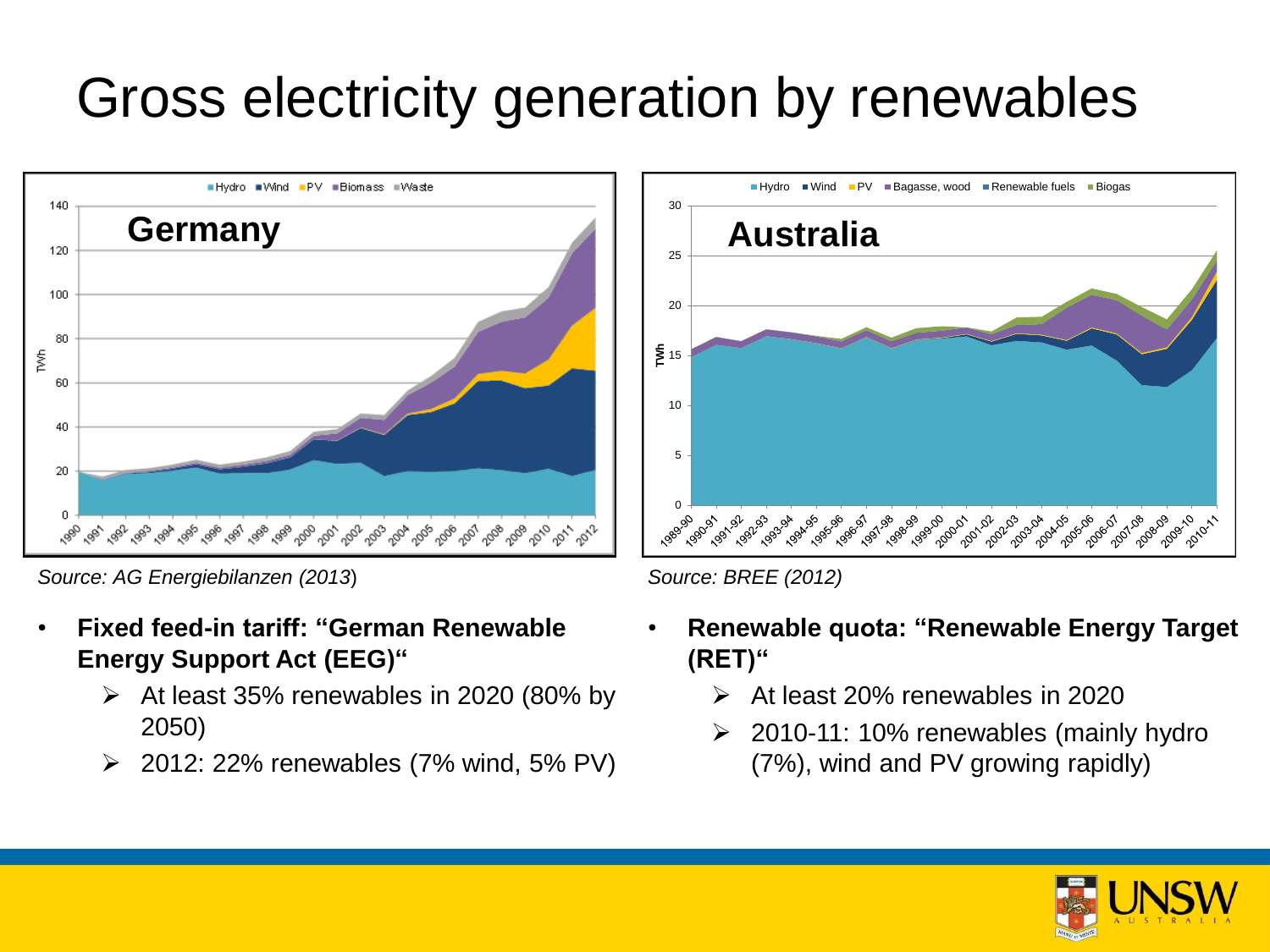## Competing effects on electricity prices

- **Wholesale prices** lower due to merit order effect **by Benefit**
- **Retail prices** higher as cost of policies passed to consumers **T** Cost
- **Net effect** depends... **\/** 
	- … Design of policy
		- $\triangleright$  Exemptions for industry
	- … Design of electricity wholesale and retail markets
		- $\triangleright$  Pass-through of benefits and costs

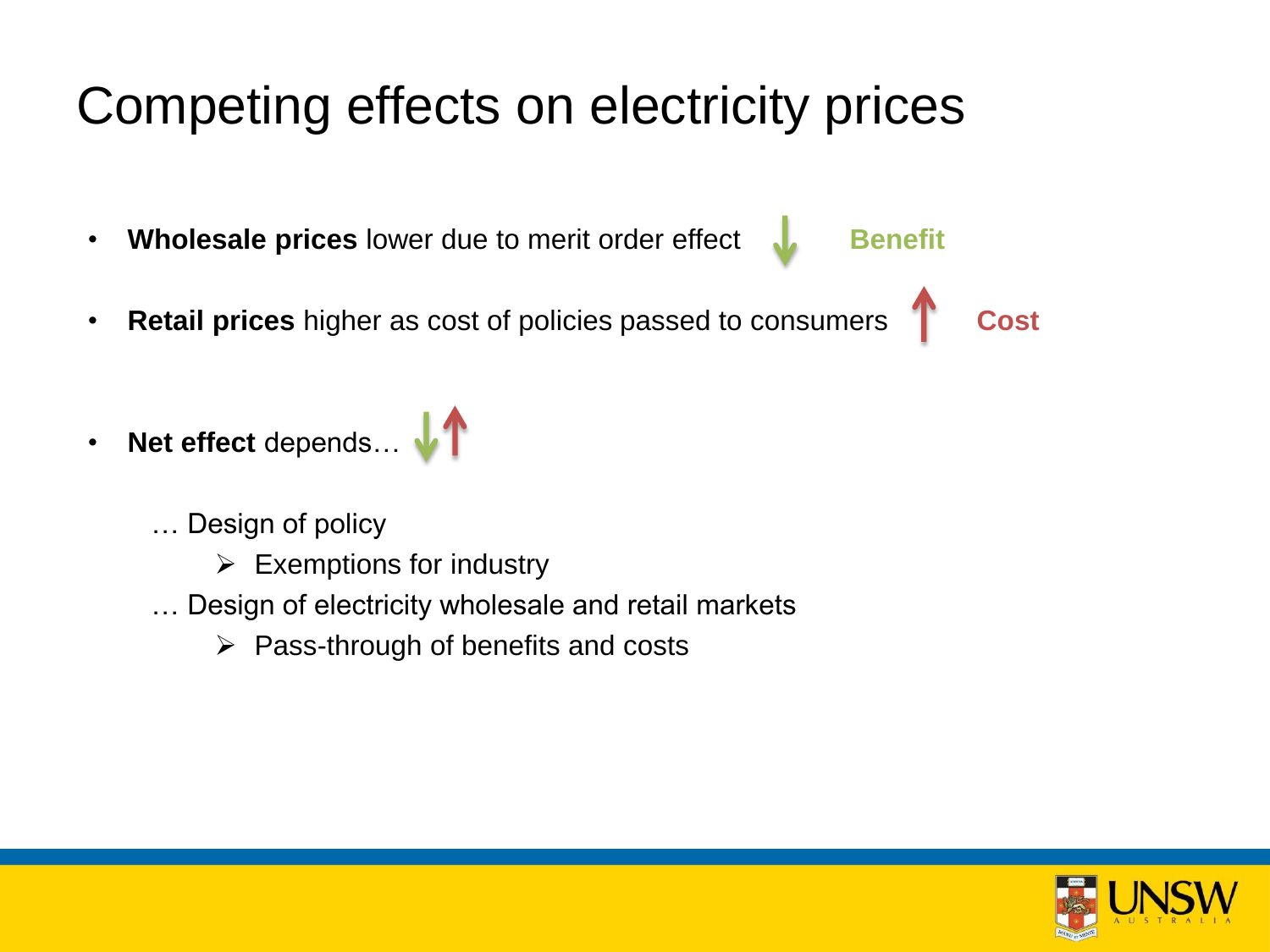#### Why bother?

*"Ensure that the cost but also the benefits of the German energy transition are allocated in a fair way across the different energy sectors and stakeholder groups."* (IEA, 2013)

*"To date, little analysis has been publicly provided on the impact of these exemptions including the costs and benefits to other electricity customers."*  (IPART, 2012)

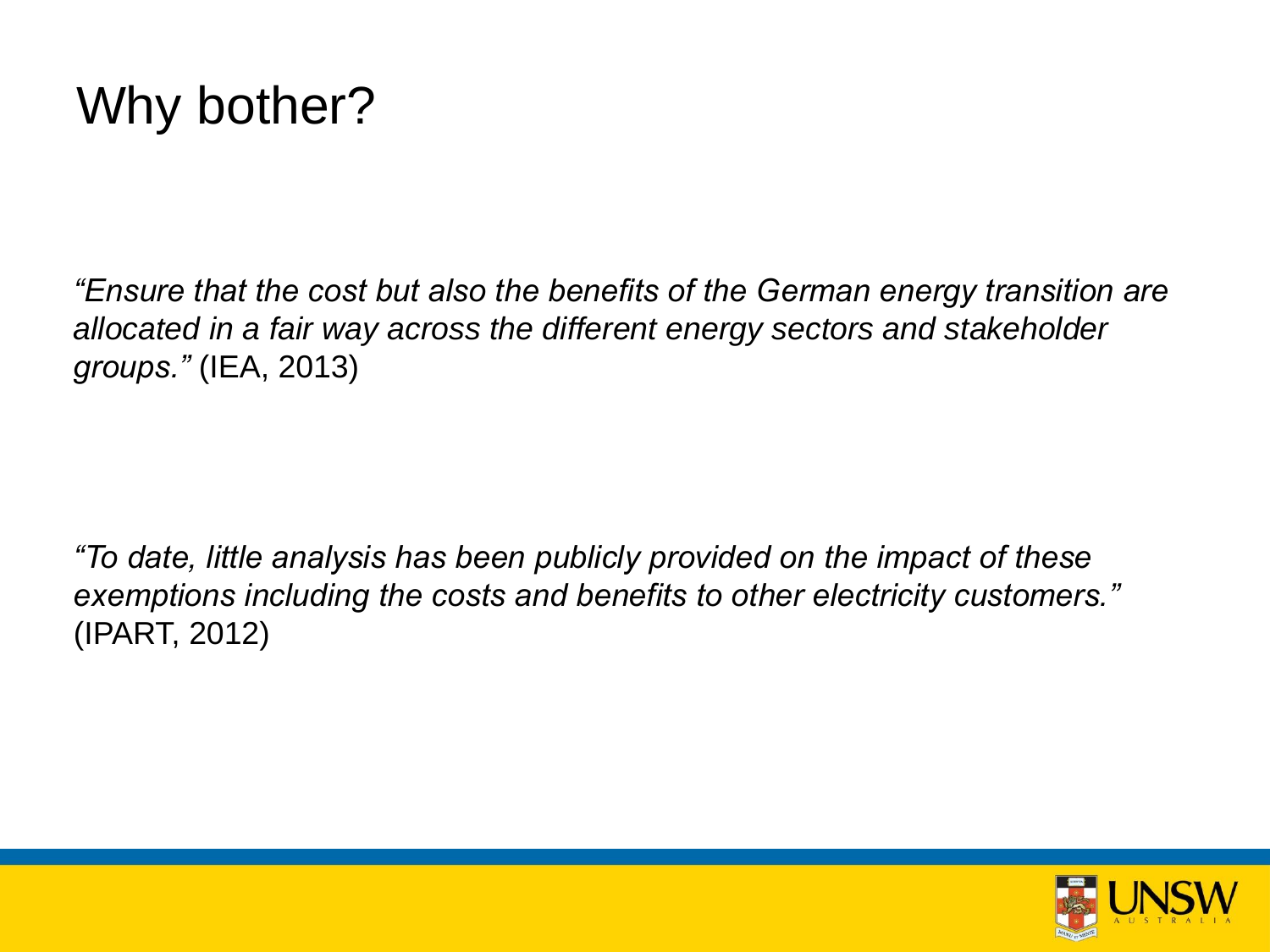# Results for Germany



| $\Omega$                                      |                      |           |
|-----------------------------------------------|----------------------|-----------|
| 2008<br>2009<br>2011<br>2010<br>(2nd half)    | 2012<br>2013<br>2014 | 2015      |
|                                               | Merit order effect   | Surcharge |
| Benefits and costs of EEG in 2012             | (ct/kWh)             | (ct/kWh)  |
|                                               | $-1.01$              |           |
| Privileged group (energy-intensive companies) |                      | 0.05      |
| Non-privileged group (households)             |                      | 3.59      |

- Considerable reduction in wholesale prices due to merit order effects of wind and PV
- Predicted to continue to grow

- Likely overcompensates energyintensive industry for contribution to cost of EEG
- Results for 2012 imply reduced surcharge could be set at 1 ct/kWh instead of 0.05 ct/kWh
- Surcharge for households would be reduced if surcharge for industry closer to merit order effect

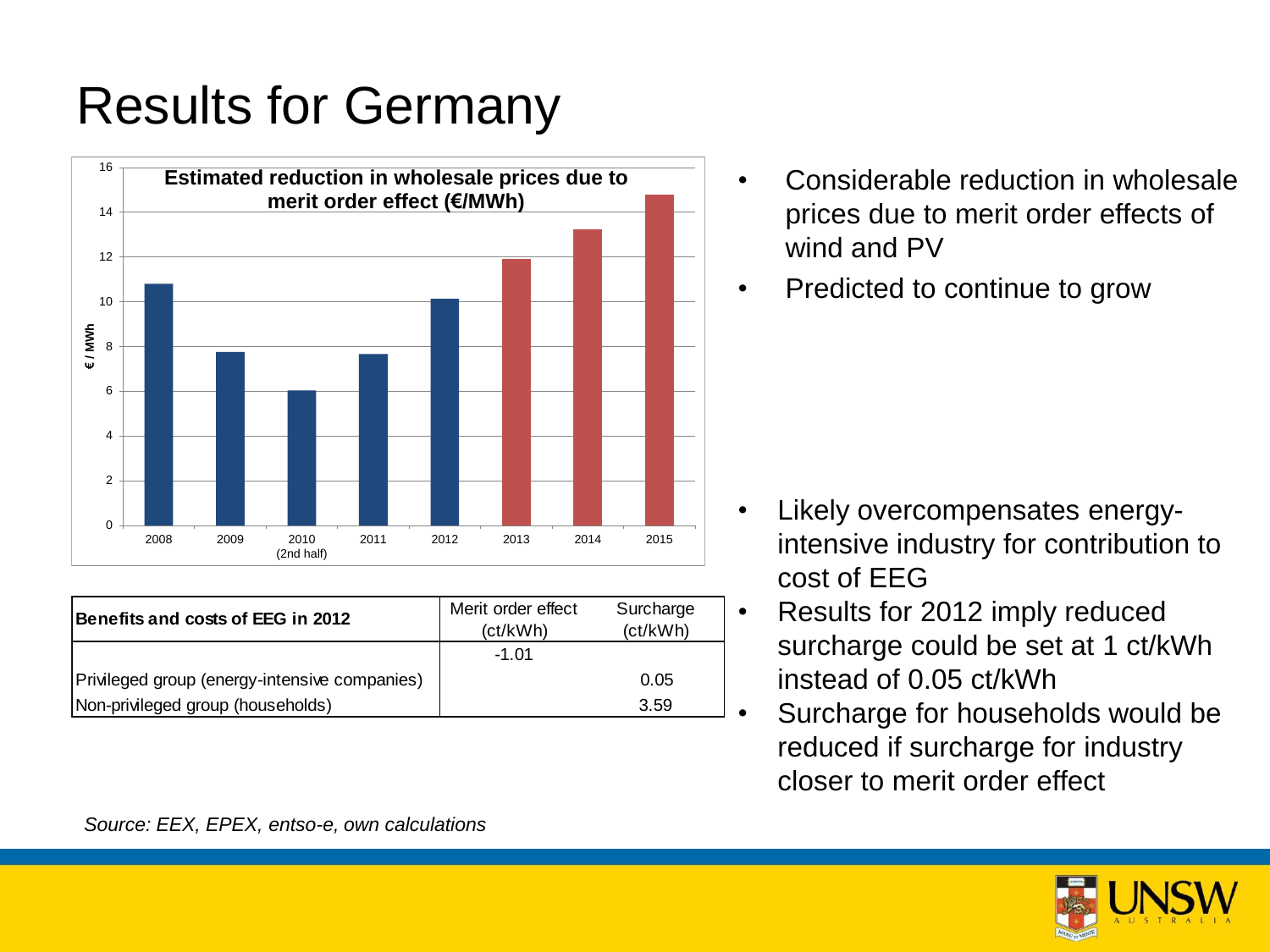## Results for Australia

#### **Estimated effect of Renewable Energy Target on electricity prices**

|                   |     | Pass-through RET costs |         |         |  |
|-------------------|-----|------------------------|---------|---------|--|
| 2012-2013 (€/MWh) |     | 100%                   | 40%     | 10%     |  |
| Pass-through      | 0%  | 4.41                   | 1.76    | 0.44    |  |
| merit order       | 50% | 2.76                   | 0.12    | $-1.21$ |  |
| effect            | 00% | 111                    | $-1.53$ | $-2.85$ |  |

- Effect highly dependent on assumed pass through of costs and benefits
	- $\triangleright$  Household price likely to rise
	- $\triangleright$  Exempt industry price likely to fall
- Merit order effect likely overcompensates energy-intensive industry for contribution to cost of Renewable Energy Target
- Costs for households could be reduced if exemptions less generous

*"[…] exemptions result in increased costs for other RET liable entities, because they must share the RET liability for the electricity exempted."* (Climate Change Authority, 2012)

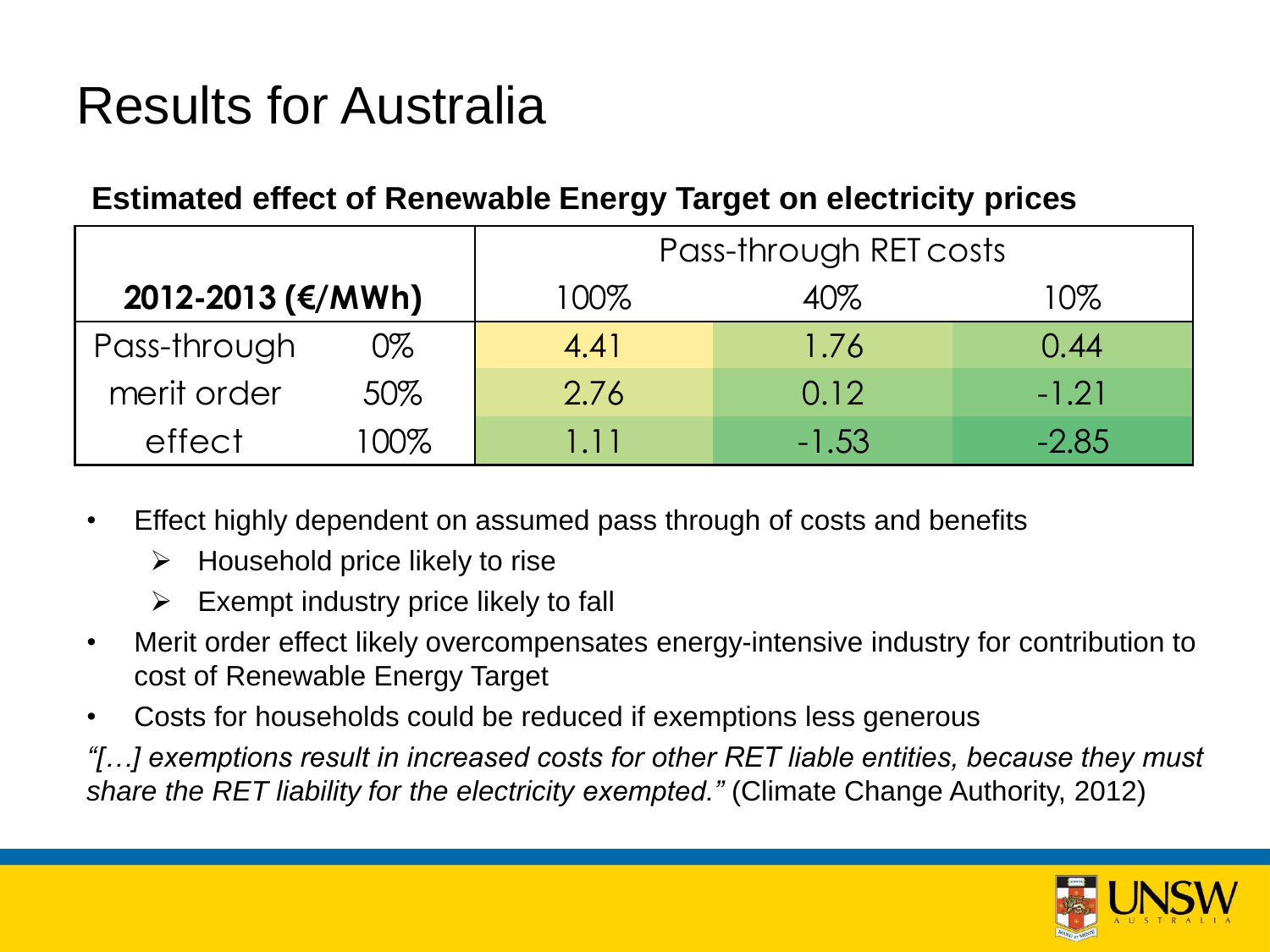#### **Conclusions**

- **Benefits and costs of renewable energy support policy could be distributed more equally**
	- $\triangleright$  Merit order effect likely overcompensates energy-intensive industry for contribution to cost of those policies
	- $\triangleright$  Surcharge for households would be reduced if surcharge for industry closer to merit order effect
- **Importance of considering distributional effects ex-ante and including review mechanism when designing renewable energy policies**
- **Limitations: Long-term effects, e.g. environmental and energy security benefits, investment in generation / network capacity**

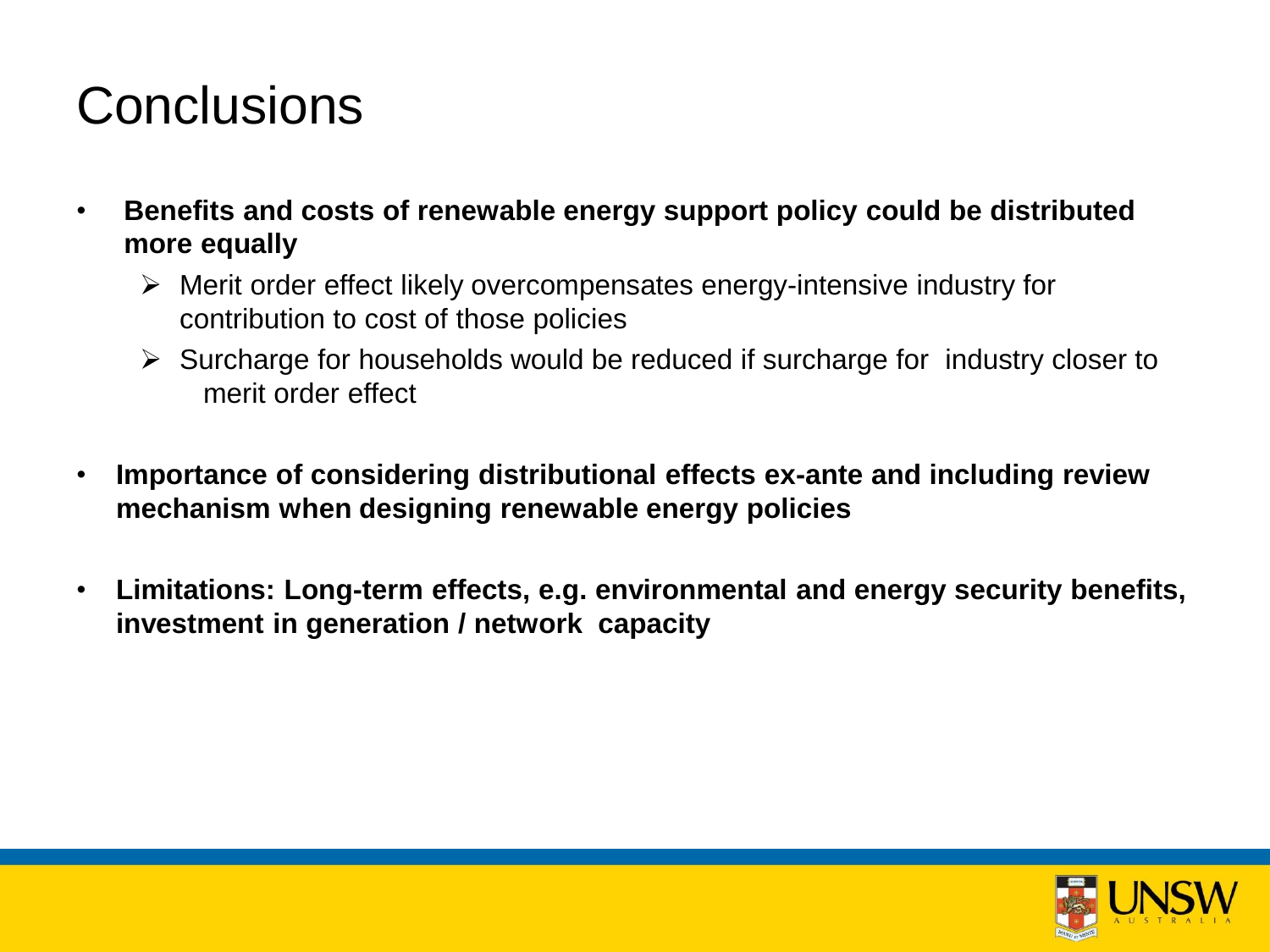### *Thank you for your attention*

This presentation is based on two draft papers written in collaboration with: Hauke Hermann, Felix Chr. Matthes and Verena Graichen, Öko-Institut e.V. (Institute for Applied Ecology) Sam Forrest, Iain MacGill, Centre for Energy and Environmental Markets (CEEM)